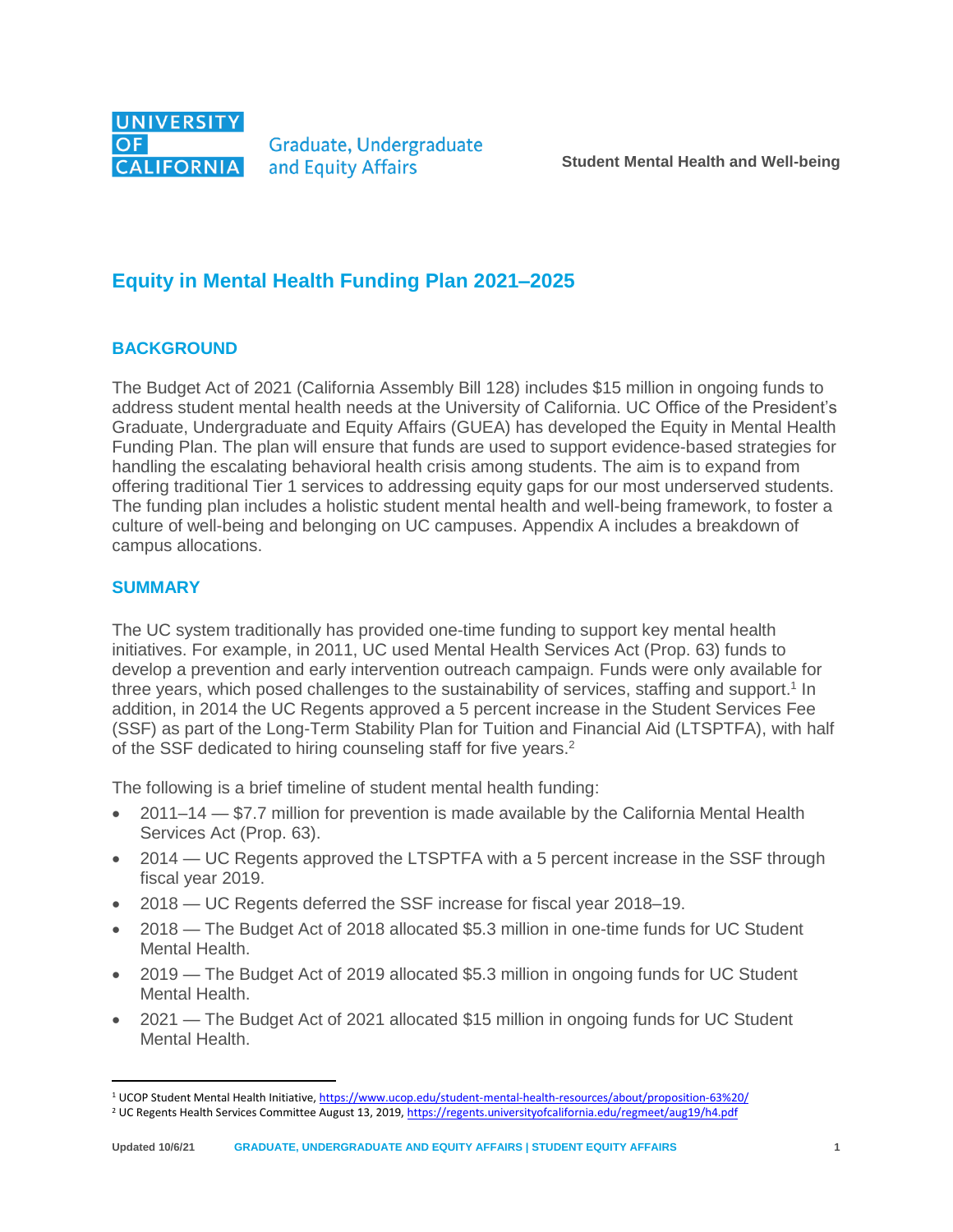

2021 — UC launches a re-imagining of community safety efforts

In preparation for allocating the ongoing \$15 million dollars in Student Mental Health funding, the university conducted a stakeholder assessment to identify gaps in services, support and resources at the campus level. This assessment included a deep dive into systemwide data and metrics to help inform the Equity in Mental Health Funding Plan.

According to data from the 2019 American College Health Associations National College Health Assessment II (ACHA NCHA), UC students reported the following mental health challenges within the last year: 15 percent of UC students considered suicide, 64 percent felt hopeless, 68 percent felt overwhelming anxiety, 74 percent felt lonely, 88 percent felt exhausted and 90 percent felt overwhelmed. In addition, according to the Pew Research Center, more than 30 percent of Asian-American adults say they have experienced interpersonal racism since the pandemic began, and Black and Latinx respondents report higher rates of depression, anxiety and trauma-related symptoms as a result of the pandemic than those of their white counterparts. Now, more than ever, mental health concerns are continuing to rise, and our most underrepresented and marginalized students are disproportionately affected. Due to the social determinants of health, these students are not as likely to seek behavioral support services, may have more challenges with accessing care and have even greater equity gaps in the progress they've made in pursuit of their degree.

### **EQUITY IN MENTAL HEALTH PLAN**

 $\overline{a}$ 

Various socioeconomic factors that influence individuals' behaviors have an impact on student well-being in post-secondary education: intrapersonal, interpersonal, institutional, community and public (i.e., matters of public policy).<sup>3</sup> A holistic approach is necessary to ensure that campus environments promote a culture of health and well-being so that students can thrive and be well.<sup>4</sup> This comprehensive approach will require all campus and community stakeholders to work collaboratively toward these UC 2030 goals for student success:

- 1. Producing over 200,000 additional degrees, on top of the one million undergraduate and graduate degrees currently projected
- 2. Achieving a 90 percent overall graduation rate and eliminating gaps for timely graduation and graduate degree attainment for Pell recipients, first-generation college-goers and students from underrepresented groups
- 3. Investing in the next generation of faculty members and research staff by adding 1,100 ladder-rank faculty over the next four years

 $3$  Student well-being is defined as the state of safety, security and belonging.

<sup>4</sup> Culture of health and well-being is adapted from the Okanagan Charter: An International Charter for Health Promoting Universities and Colleges (2015).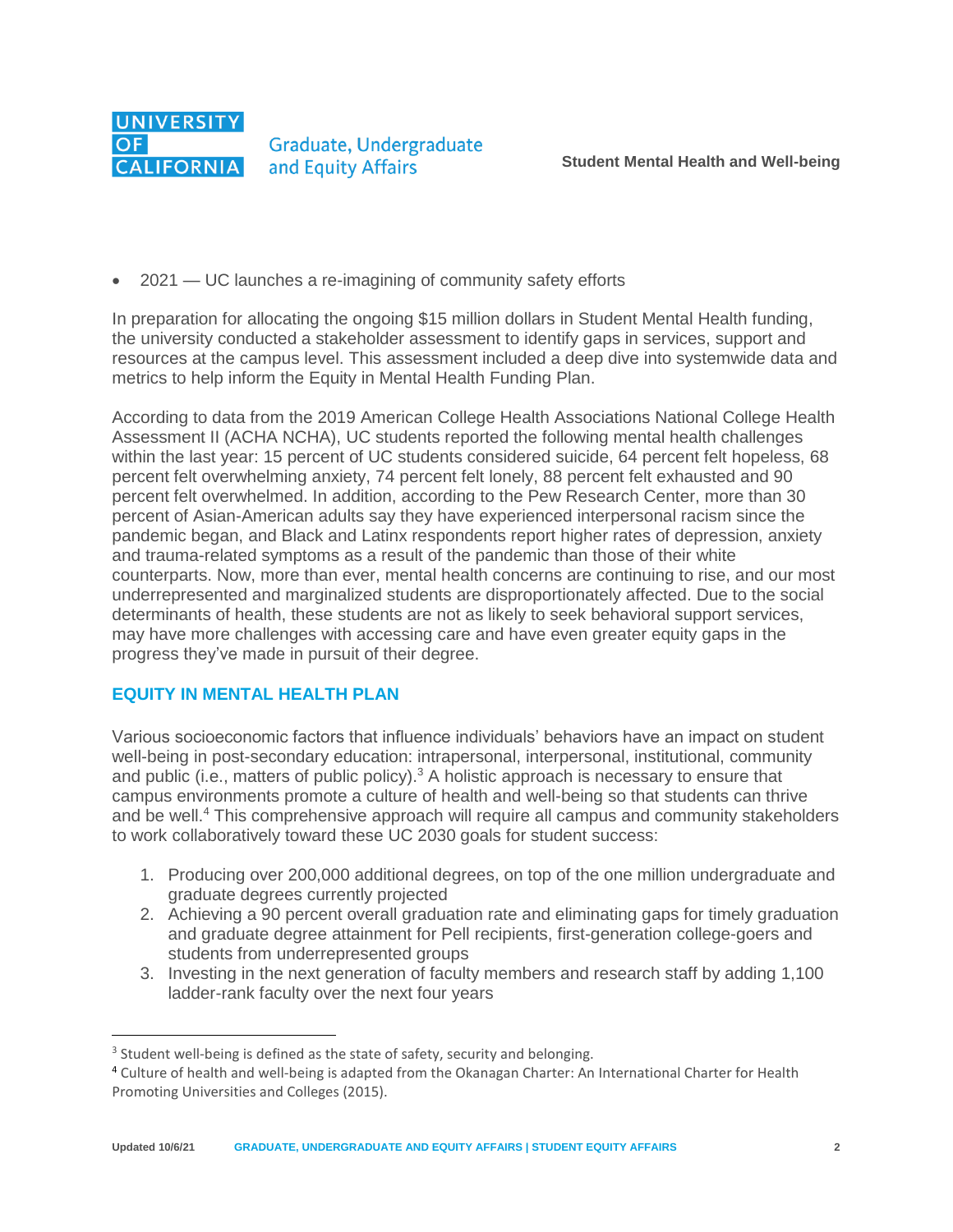

Given the direct link between students' wellness and their academic success, student mental health support serves as a key facilitator in reaching the university's goals of producing more degrees and eliminating gaps. UC invites all stakeholders to develop programs and services to meet students' needs by ensuring that each campus provides prevention, early intervention, treatment and recovery services.

Not all students need clinical treatment to meet their requirements for optimal mental health and well-being; some would benefit from meeting with a peer coach to navigate resources, while others do need clinical treatment and medication. The university must build campus infrastructure to meet the holistic needs of all students, which often includes the need to navigate between on- and off-campus resources with ease. This needed growth aligns closely with existing efforts outlined in the 2006 Mental Health report. In addition, evidence-based practices outlined in the Student Mental Health Oversight Committee's 2021 Priorities, as well as the GUEA 2025 goals to lead this work will ensure that the university is leading with health equity.

#### **GUEA 2025 Goal: Advancing Education Equity**

As outlined in the GUEA 2025 strategic plan, the Equity in Mental Health Funding Plan aligns with strategy 1:10: Advance and elevate equity for student basic needs, mental health and wellbeing by providing resources, advocating for policy and implementing promising practices. The funding plan is integral to improving students' overall well-being, academic success, persistence and graduation.

### **Funding Priority: Leading with Health Equity**

Health equity is the ability for everyone in a given system or community to have a fair and just opportunity to thrive and be well. The achievement of health equity necessitates the removal of systemic barriers as described by the social determinants of health, a set of conditions in which people are born, grow, work, live and age that influence health inequities. These include poverty, discrimination, access to quality education, safe and supportive housing, safe learning environments and access to health care. Health equity strategies aim to give students unencumbered access to services, supports and resources and ensure that programs and services are available to individuals wherever they live, learn, work and recreate.

#### **FUNDING CATEGORIES**

If the UC system is to foster a culture of well-being, it must address health inequities which limit its students' abilities to persist and thrive. Making adequate resources available to students is critical. The funds outlined in this plan will allow campuses to expand existing service resources and supports, while identifying collaborative, multidisciplinary approaches to reducing equity gaps. The university has separated the \$15 million in ongoing student mental health funding into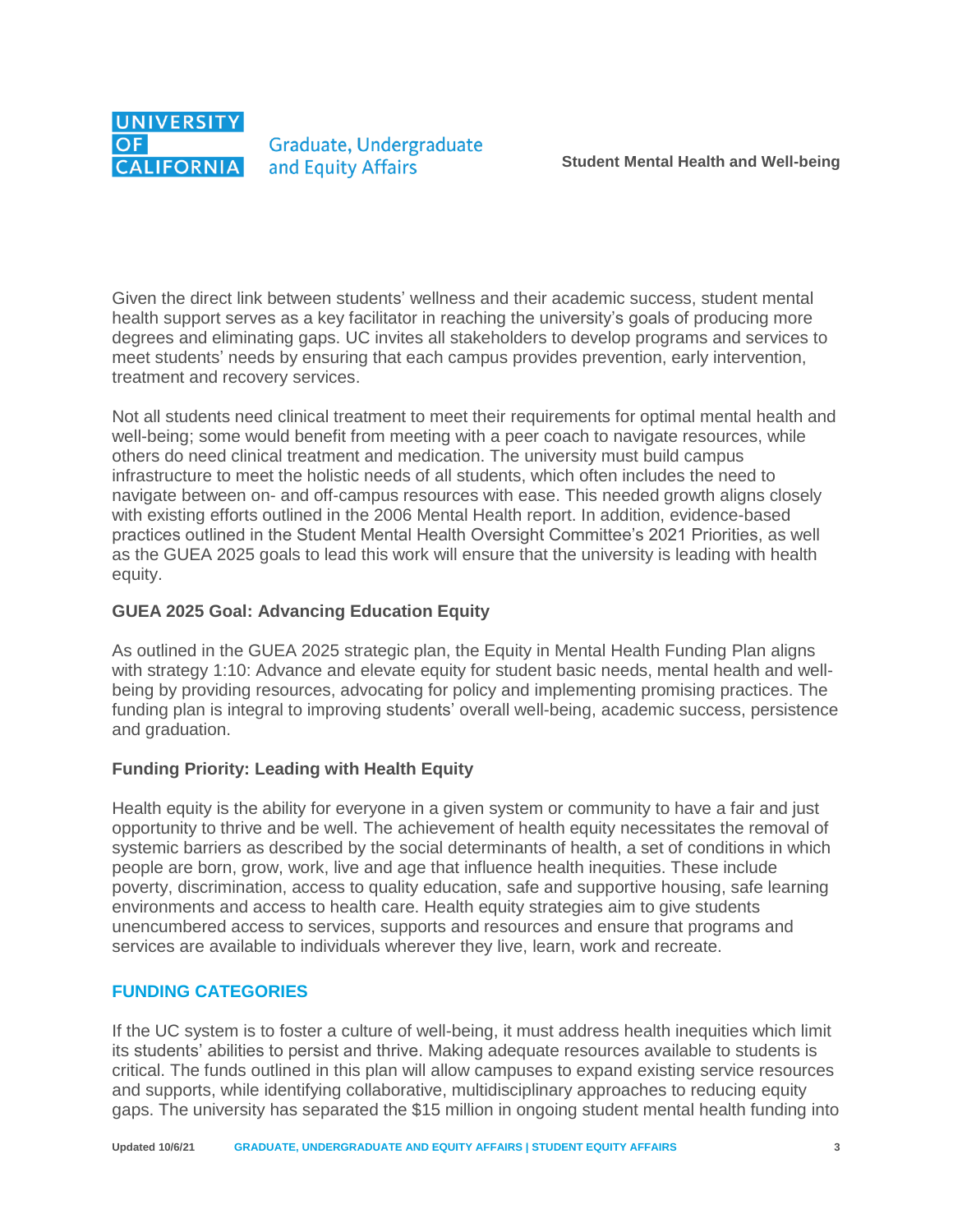

three categories and will require each campus to have the following minimum baseline services and supports established by June 2025. The university will revisit funding priorities as needed. (See Appendix A.)

### **Tier 1: Comprehensive Treatment and Recovery Support Programs**

Campuses will receive funding in proportion to the total population of the student body. Their efforts to make the best use of these funds should include developing services and supports that meet students' needs and increase their access to care. Campuses might focus on integrating care, enhancing services to support underrepresent students' needs, crossdisciplinary training, and developing clinical and non-clinical wraparound support. Collaborative stakeholders should be engaged, including crisis advocates, recovery specialists, clinical support agencies and staff, case managers and disability service programs and staff.

### **Tier 2: Early Intervention and Collaborative Well-being Programs**

Campuses will receive funding based on a weighted equity index. The funding goal is to support underrepresented student groups in collaborative work with on- and off-campus partners to ensure unencumbered access to services and supports. Minimum activities should address barriers to student success, including efforts to ensure early identification of struggling students, unencumbered access to care and referral to support and resources. Collaborative programs must include at least three partners from different disciplines aimed at addressing equity gaps. Programs are recommended for funding as five-year pilot programs, with the ability to be scaled and sustained within existing campus infrastructure. Examples of collaborative stakeholders include equity, diversity and inclusion offices; identity centers; basic needs centers; health promotion offices; county offices; behavioral intervention teams; and clinical services.

### **Tier 3: Comprehensive Universal Prevention and Wellness Programs**

Campuses will receive funding based on an equal distribution to develop universal prevention programming. The goal of these funds is to support healthy campus environments and to promote primary prevention strategies that support healthy behaviors. Minimum activities should include peer navigation and outreach programs (to reduce stigma), peer-to-peer training, and support for programs that promote healthy behaviors. In addition, campuses should develop programming focused on the transition into and out of college; resilience workshops; social/emotional learning; and living/learning environment needs. Funds may be used for initiatives such as staff training; workshops aimed at building capacity to support student wellbeing; environmental modification to promote healthy campus spaces and to mitigate suicide risk, as well as other campus safety needs. In addition, campuses should include funding for data, assessment and quality-improvement strategies to ensure that campus services and supports are meeting students' needs. Examples of collaborative stakeholders include faculty, staff, students and anyone connected to new student and transition programs, housing, campus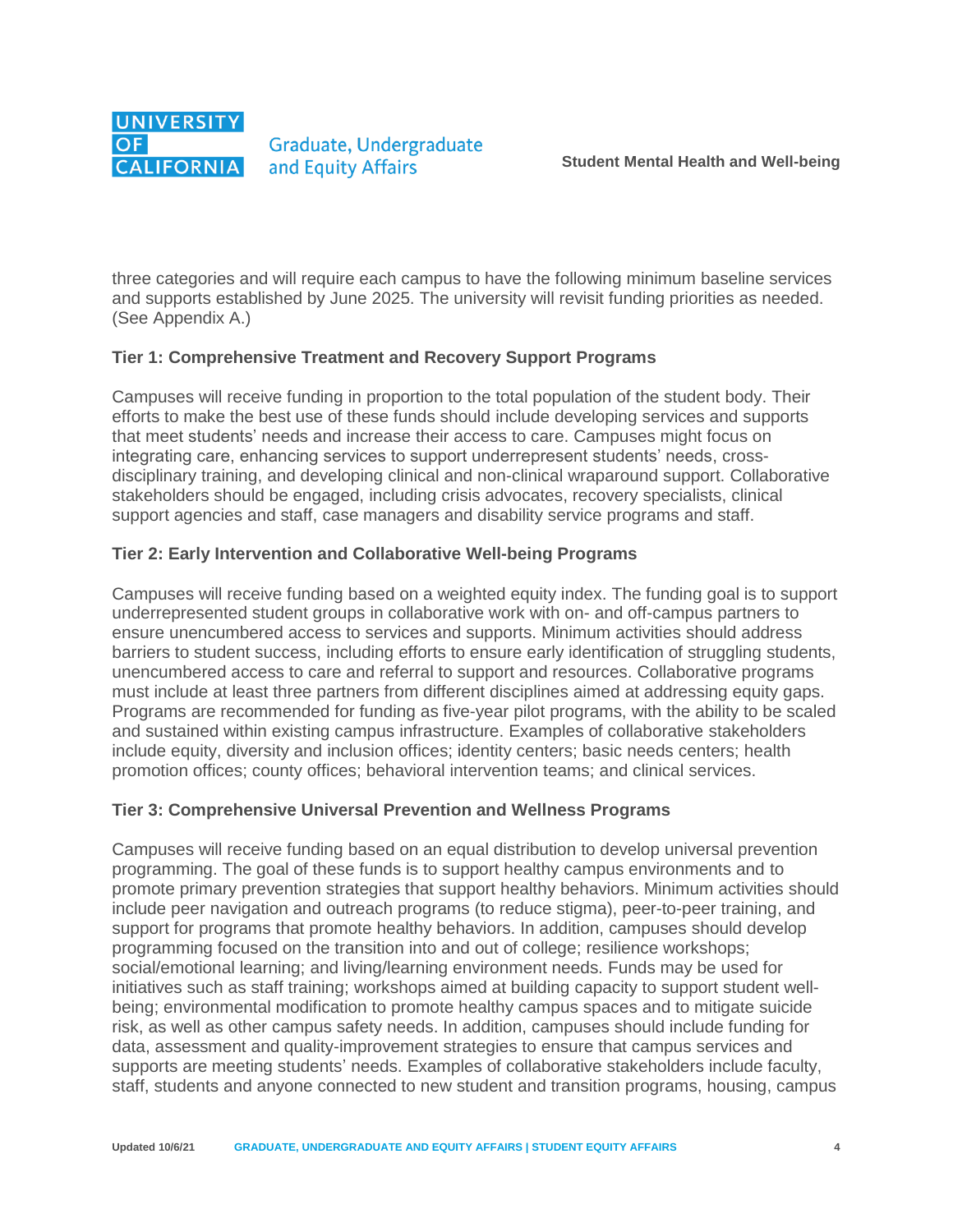

safety, health promotion, recreation, wellness, student life offices, information technology services and facilities.

#### **FUNDING REQUIREMENTS**

- 1. Each campus must designate a chief well-being officer who will be the primary point of contact to oversee implementation of equity-in-mental-health funds, as well as assessment and reporting of all campus efforts. This position should be filled by an individual with the ability to work using an equity lens; an understanding of intersectional identities and related unique issues; and the ability to work collaboratively with key stakeholders on campus policy, procedures, quality improvement and implementation of evidence-based programs, practices and support. The chief well-being officer will work closely with campus leadership to identify campus priorities and to report progress on campus efforts.
- 2. Campuses will be required to have a well-being committee or taskforce, chaired by the designated chief well-being officer, who is responsible for convening a wide group of stakeholders, including but not limited to members of the following areas: recreation wellness; equity, diversity and inclusion; counseling; crisis advocacy; student health; health promotion; basic needs; housing; campus safety and student leadership. The taskforce will assist with setting campus priorities that consider disparities in access to services and supports, implementing annual surveys and assessments and reporting campus outcomes to UCOP. Campus teams must hold a minimum of three taskforce meetings per academic year (e.g., fall, winter, spring).
- 3. Reporting requirements: Campus teams will submit an annual report to the UC Office of the President on the status of their campus activities. The deadline for the campus reports is July 30, 2022.
- 4. Each campus taskforce must attend quarterly virtual systemwide meetings (90 Minutes).
	- Fall: October 2021 (Virtual)
	- Winter: January 2022 (Virtual)
	- Spring: April 2022 (Virtual)
- 5. Each campus must plan a campuswide stigma-reduction campaign.
- 6. All campuses must participate in the annual Systemwide Mental Health and Well-being Action Day.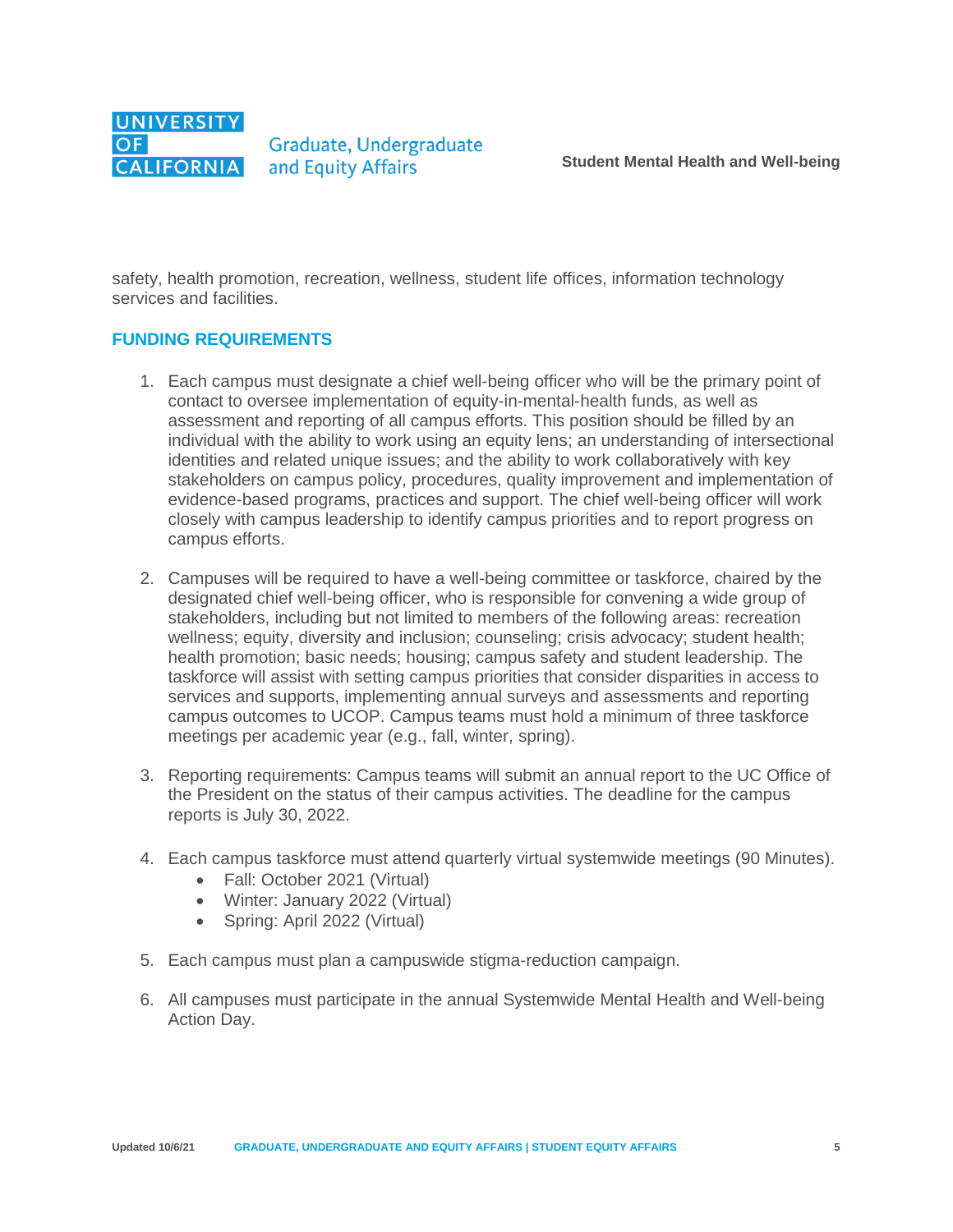

#### **CAMPUS FUNDING PLANS**

Given the varying levels of existing resources and services across all ten campuses, each will submit a spending plan. Campuses are required to solicit input from campus stakeholders, including but not limited to: chief diversity officers, student health directors, counseling and psychological services directors, health promotion directors, recreation directors, housing directors, basic needs managers, care directors, students, faculty and other staff.

Proposals will require review and approval by the chancellor, vice chancellor for Budget and Planning and vice chancellor of Student Affairs (or their equivalent) prior to submission. A UCOP review committee comprising students, staff and faculty will review funding plans and determine if funding requests meet expectations. Proposals should be written in a way that engages a diverse stakeholder group, eliciting feedback from students and current users of services, if they wish to be identified.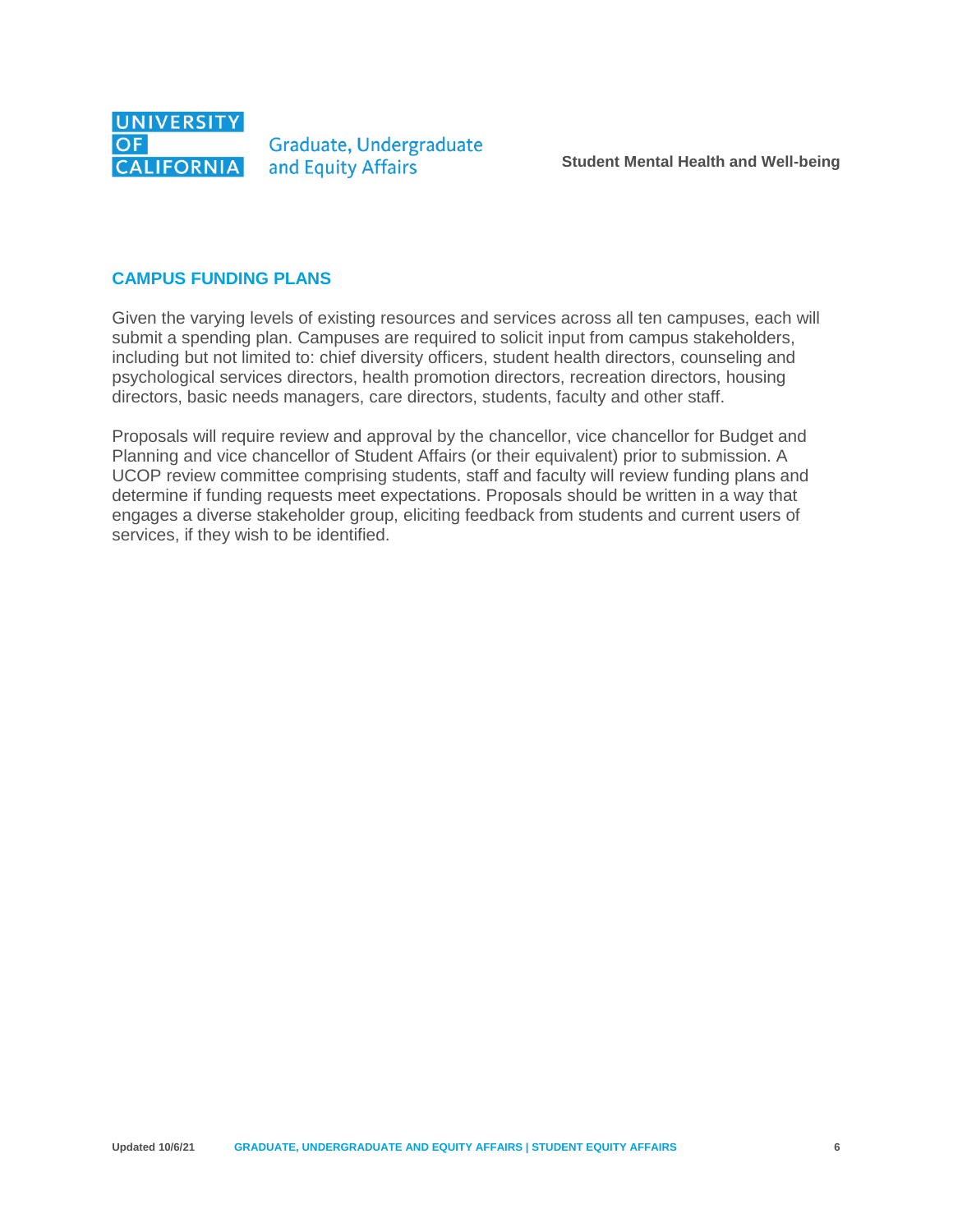

Graduate, Undergraduate<br>and Equity Affairs

## **TIMELINE AND KEY DATES**

| <b>Date</b>      | <b>Action</b>                                                                                                                                      |
|------------------|----------------------------------------------------------------------------------------------------------------------------------------------------|
| <b>Dec 2020</b>  | State Governmental Relations and Budget Analysis & Planning<br>requested the Board of Regents to include \$16.5 million as a state                 |
|                  | budget request for ongoing funds for student mental health                                                                                         |
| <b>Jan 2021</b>  | Governor's budget included an appropriation of \$15 million in ongoing<br>$\bullet$                                                                |
|                  | funds for student mental health and digital equity                                                                                                 |
| <b>May 2021</b>  | May Revision included an appropriation of \$15 million in ongoing funds<br>$\bullet$<br>for student mental health                                  |
| <b>Jun 2021</b>  | June 15, 2021 budget approved by the state<br>$\bullet$                                                                                            |
|                  | UCOP met with campus stakeholders (health promotion, counseling,<br>$\bullet$<br>recreation wellness, SMHOC, basic needs, graduate programs, etc.) |
| <b>July 2021</b> | Equity in Mental Health Funding Plan released.<br>$\bullet$                                                                                        |
|                  | Established funding plan review committee.<br>$\bullet$                                                                                            |
| <b>Aug 2021</b>  | Announce and share a draft funding template by August 26, 2021.<br>$\bullet$                                                                       |
|                  | Host a systemwide webinar August 26, 2021<br>$\bullet$                                                                                             |
| <b>Sep 2021</b>  | Host a systemwide webinar September 1, 2021<br>$\bullet$                                                                                           |
|                  | Funding Allocation & Spending Plan Templates Released<br>$\bullet$                                                                                 |
| <b>Oct 2021</b>  | Host a systemwide technical assistance call #1<br>$\bullet$                                                                                        |
| <b>Nov 2021</b>  | Deadline for campus funding plans: November 19, 2021<br>$\bullet$                                                                                  |
|                  |                                                                                                                                                    |
| <b>Dec 2021</b>  | Spending Plan Review & Approval<br>$\bullet$                                                                                                       |
| <b>Jan 2022</b>  | Implementation of EMH Funding Plan<br>$\bullet$                                                                                                    |
|                  | Systemwide technical assistance call #2<br>$\bullet$                                                                                               |
| <b>Apr 2022</b>  | Systemwide technical assistance call #3<br>$\bullet$                                                                                               |
| <b>May 2022</b>  | Campuses host Mental Health Action Day.<br>$\bullet$                                                                                               |
| <b>Jul 2022</b>  | Annual systemwide meeting and campus showcase<br>$\bullet$                                                                                         |
|                  | Campus Annual Report due 7/30<br>$\bullet$                                                                                                         |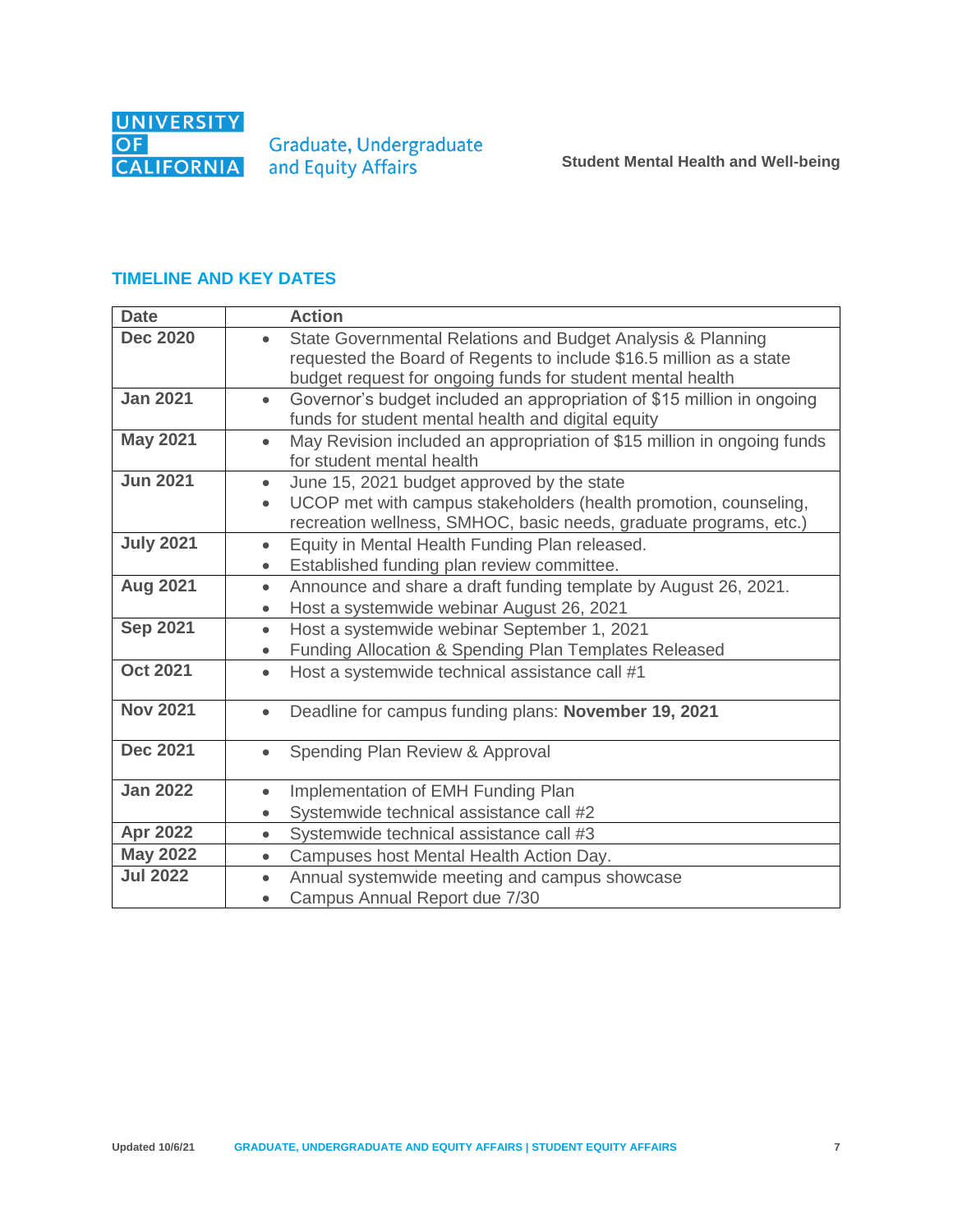

Graduate, Undergraduate and Equity Affairs

#### **SYSTEMWIDE COORDINATION**

UCOP will retain \$450,000 of the funds, ongoing, to assist with systemwide coordination, the procurement of systemwide contracts and technologies, coordination of Mental Health Action Day, a systemwide mental health awareness campaign, and research. \$50,000 will be reserved for UC Washington Center (UCDC), UC Center Sacramento (UCCS) and other study-away programs to support students when they are away from their home campuses.

### **REPORTING**

UCOP will:

- Host technical assistance calls and systemwide professional development events
- Develop a systemwide annual report
- Provide progress updates to the UC Regents as requested
- Assist campuses with systemwide surveys such as the American College Health Association National College Health Assessment (ACHA NCHA), the Healthy Minds Survey or other relevant surveys
- Work with faculty researchers and data analysts to develop benchmarks and key performance indicators to ensure a robust research-informed and data-driven strategy

### **KEY MILESTONES**

By 2025, UCOP will provide a comprehensive analysis and report, describing progress toward both UC 2030 Goals and GUEA 2025 Goals. Based on data and outcomes, UCOP may revisit and reset priorities with these funds for the next five-year budget cycle, avoiding any unintended impacts on permanent staffing that campuses may hire.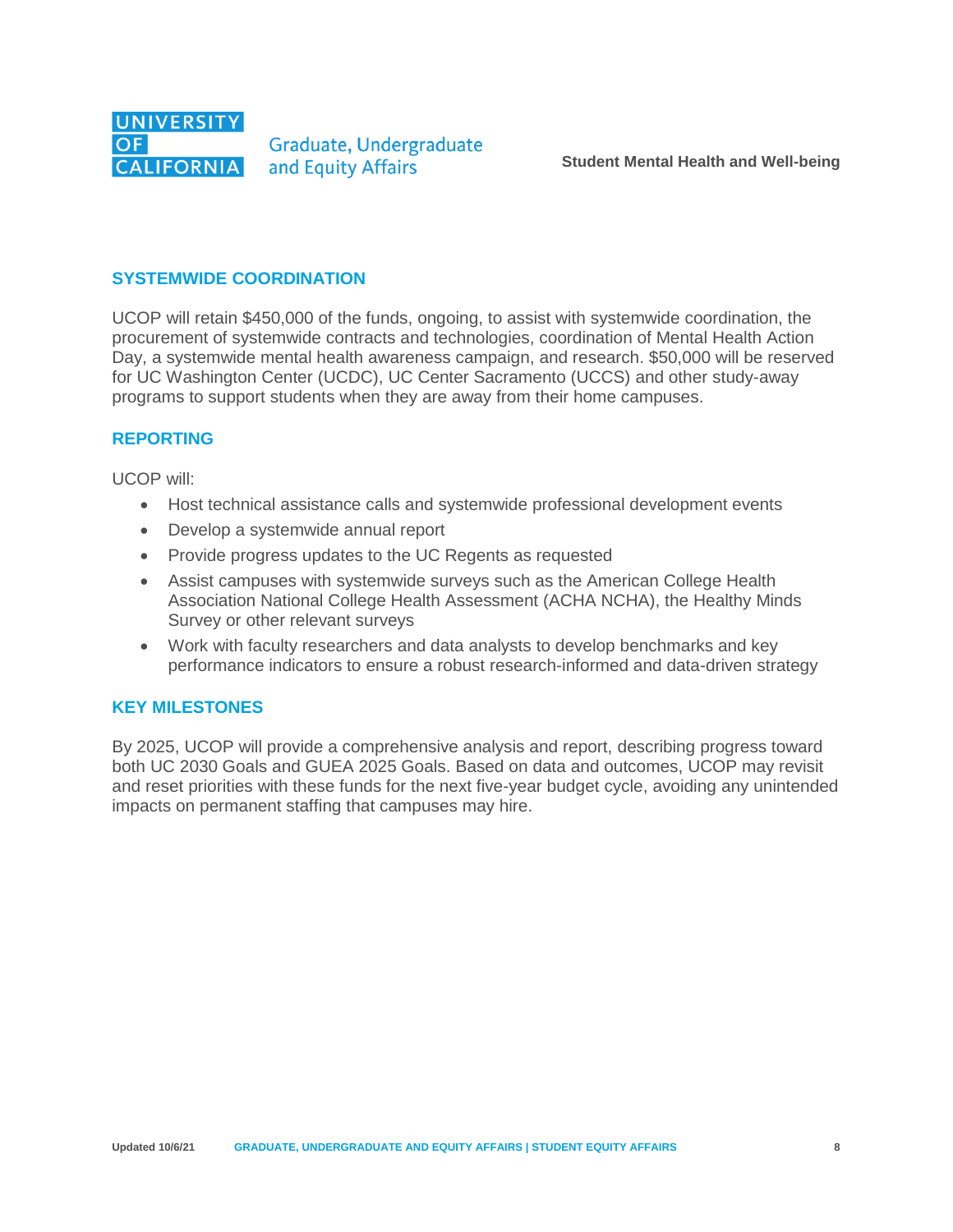

Graduate, Undergraduate and Equity Affairs

### Appendix A Systemwide Budget

|                        |                                             | <b>Budget Act of 2021</b><br>( \$15M)                               | <b>Budget Act</b><br>of 2019<br>(55.3)                                    | Systemwide<br><b>Total</b>                               |              |
|------------------------|---------------------------------------------|---------------------------------------------------------------------|---------------------------------------------------------------------------|----------------------------------------------------------|--------------|
| <b>Campus</b>          | <b>Baseline</b><br>Prevention<br>(Tier III) | <b>Collaborative</b><br><b>Well-being</b><br>Programs*<br>(Tier II) | <b>Treatment</b><br>and<br><b>Holistic</b><br><b>Recovery</b><br>(Tier I) | <b>Student</b><br><b>Mental</b><br>Health***<br>(Tier I) | <b>Total</b> |
| Berkeley               | 450,000                                     | 478,000                                                             | 757,000                                                                   | 779,000                                                  | 2,464,000    |
| Davis                  | 450,000                                     | 636,000                                                             | 677,000                                                                   | 709,000                                                  | 2,472,000    |
| Irvine                 | 450,000                                     | 606,000                                                             | 647,000                                                                   | 703,000                                                  | 2,406,000    |
| Los Angeles            | 450,000                                     | 532,000                                                             | 778,000                                                                   | 840,000                                                  | 2,600,000    |
| Merced                 | 450,000                                     | 454,000                                                             | 155,000                                                                   | 167,000                                                  | 1,226,000    |
| Riverside              | 450,000                                     | 807,000                                                             | 448,000                                                                   | 434,000                                                  | 2,139,000    |
| San Diego              | 450,000                                     | 532,000                                                             | 679,000                                                                   | 712,000                                                  | 2,373,000    |
| San Francisco          | 450,000                                     | 30,000                                                              | 56,000                                                                    | 89,000                                                   | 625,000      |
| Santa Barbara          | 450,000                                     | 527,000                                                             | 461,000                                                                   | 485,000                                                  | 1,923,000    |
| Santa Cruz             | 450,000                                     | 398,000                                                             | 342,000                                                                   | 382,000                                                  | 1,572,000    |
| <b>UCDC</b>            | 50,000                                      |                                                                     |                                                                           |                                                          | 50,000       |
| UCOP Systemwide Coord. | 450,000                                     |                                                                     |                                                                           |                                                          | 450,000      |
| Total                  | 5,000,000                                   | 5,000,000                                                           | 5,000,000                                                                 | 5,300,000                                                | 20,300,000   |

*\*Based on a weighted equity index developed by Institutional Research and Academic Planning.*

*\*\*Based on proportion of student population per campus.*

*\*\*\*Previously allocated in 2019 based on each campus's share of total 2018–19 enrollments and 2019–20 enrollment targets.*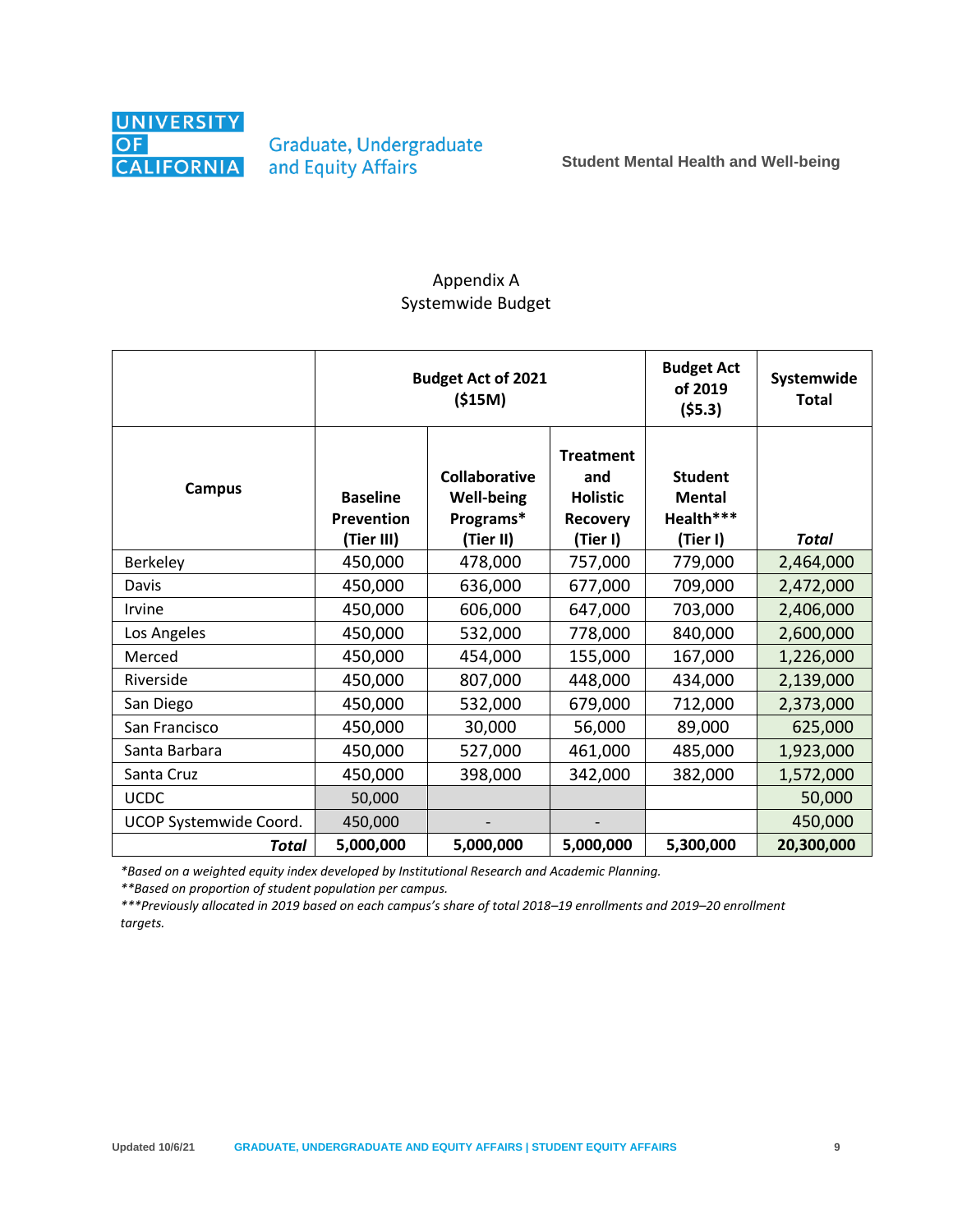

### Appendix B Frequently Asked Questions

Q1. Do campuses have flexibility in the distribution of funding across the various tiers?

A. Campuses should work closely with their campus leadership and budget/planning offices to determine current resource allocations based on the recommended equity in mental health framework. Campuses have local control over the programs, services and resources that are developed within each category.

Q2. Can these funds be used to replace existing funding streams?

A. No, these funds are not meant to offset any existing funds the campuses may already have from other funding sources. They are meant to add, enhance and increase student mental health services and support students' needs.

Q3. Can these funds be used for environmental modifications, such as mindfulness space, gardens and walking trails?

A. Yes, the Tier III Universal Prevention Funding can be used towards modifications to the built environment that would enhance student mental health and well-being. Research indicates that the built environment has a tremendous impact on mental health and well-being. However, campuses should consult with campus leadership and their budget office on any restricted use of funds.

Q4. Are there any limitations or restrictions with the use of these funds?

A. These are ongoing state funds from the Budget Act of 2021, enacted by Assembly Bill 128 (AB 128) and amended by Senate Bill 129 (SB 129), Assembly Bill 161 (AB 161) and Assembly Bill 164 (AB 164). Together with Assembly Bill 132 (AB 132), the postsecondary education trailer bill, these bills create the 2021–22 budget package for UC. These funds are appropriated to the campuses to support and enhance student mental health efforts. Campuses should work closely with their budget and planning offices on the proper use of the funds in accordance with [UCOP Systemwide Budget Manual.](https://ucop.edu/operating-budget/budgets-and-reports/other-resources/index.html)

#### Q5. Can campuses carry forward these funds?

A. It is highly encouraged for campuses to expend all funds annually. Campuses should consult with campus leadership, campus budget and planning offices and UCOP if concerns arise.

Q6. Are these funds considered permanent?

A. Yes, these funds are considered ongoing and should be treated as permanent funding.